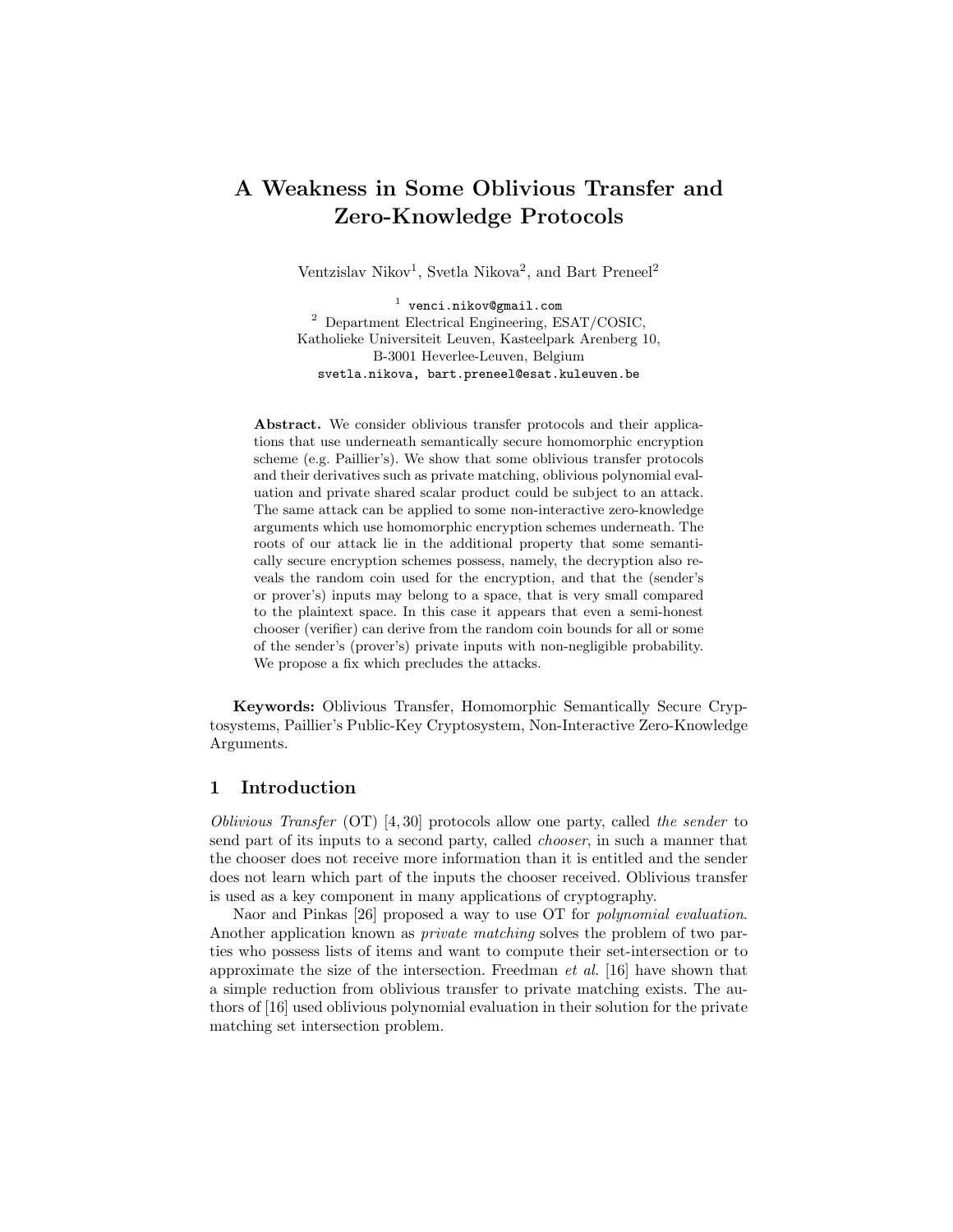In this paper we will work in the *semi-honest security model*, in which the parties follow the protocol, but may be curious. We do not consider malicious parties who may deviate from the protocol. Often, there is no guarantee for the privacy of the sender if the chooser is malicious, but we do not consider this issue.

Our Contribution: We first describe an attack against an oblivious transfer protocol; subsequently we apply the attack to certain protocols derived from oblivious transfer, such as oblivious polynomial evaluation, private matching (set cardinality and subset inclusion) and private (shared) scalar product. For our attack we exploit the additional property that some semantically secure encryption schemes possess, namely that the decryption reveals the random coin used for encryption. We consider the case when the (sender's) inputs belong to a very small space compared to the plaintext space of the Paillier cryptosystem. We show that from the random coin the chooser can derive certain information (bounds) for all (or some) of the sender's private inputs with non-negligible probability. We extend the attack to certain non-interactive zero-knowledge protocols. We introduce the so-called irrational behavior of the chooser, meaning that a semi-honest but curious chooser is "bluffing" in order to get the sender's inputs, i.e. the chooser is putting his privacy at risk. To the best of our knowledge some of the protocols from the following papers [6, 12, 17, 19, 31] could be subject to this attack when applied in this scenario. Finally we propose a fix which precludes the attacks.

Organization of the paper: In the next section we introduce the notions of homomorphic semantically secure cryptosystems, oblivious transfer, and different applications of the oblivious transfer. Section 3 provides description of several known protocols and in Sect. 4 the attack against them is proposed. We conclude in Sect. 5.

# 2 Preliminary

### Homomorphic Semantically Secure Cryptosystems.

Let  $\Pi = (G_{\Pi}, E, D)$  be a public-key encryption cryptosystem, where  $G_{\Pi}$  is the key generation algorithm,  $E$  is the encryption algorithm and  $D$  is the decryption algorithm. Let  $k$  be the security parameter, then the key generation algorithm  $G_{\Pi}$  on input 1<sup>k</sup> generates a valid key pair  $(SK, K)$  of private and public keys that corresponds to the security parameter  $k$ . The encryption algorithm  $E$  takes as input a plaintext  $m$ , a random coin  $r$  and the public key  $K$  and outputs the corresponding ciphertext  $E_K(m, r)$ . The decryption algorithm takes as input a ciphertext  $c$  and the private key  $SK$  and outputs the corresponding plaintext  $D_{SK}(c)$ . More formal:  $G_{\Pi}: 1^k \mapsto (SK, K); E_K : (m, r) \mapsto E_K(m, r), D_{SK} : c \mapsto$  $D_{SK}(c)$  and  $D_{SK}(c) = m$  if  $c = E_K(m, r)$ . It is required that  $D_{SK}(E_K(m, r)) =$ m for any random coin r, key pair  $(SK, K)$  and plaintext m. It is said that  $\Pi$  is homomorphic, if  $E_K(m_1,r_1)\cdot E_K(m_2,r_2) = E_K(m_1+m_2,r_1\cdot r_2)$ . It then follows that  $E_K(m,r)^s = E_K(s \cdot m, r^s)$ .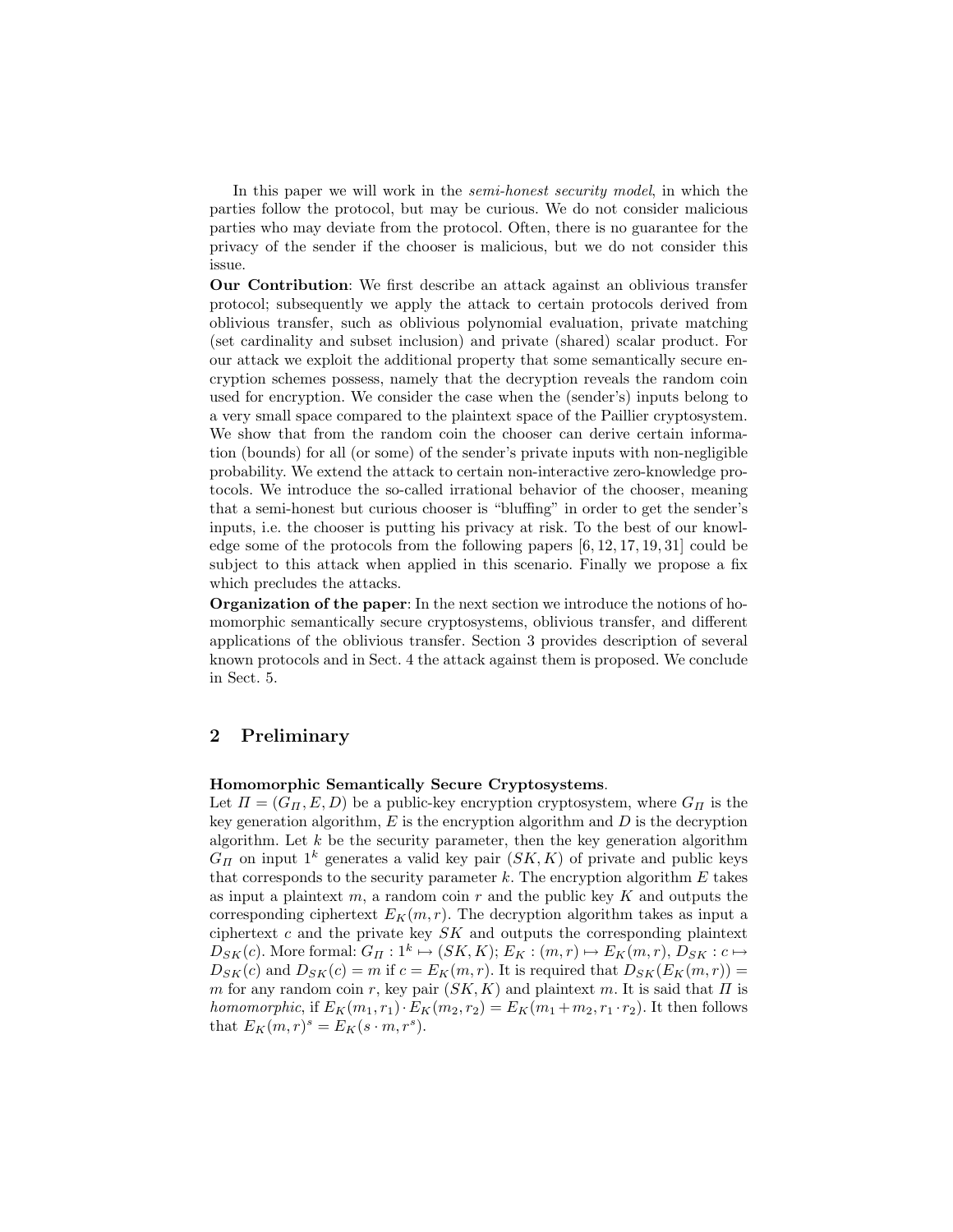For an algorithm A, define  $Adv_{\Pi,k}^{sem}(A)$  to be the advantage that A has over random guessing when trying to distinguish random encryption of two elements, chosen by herself. It is said that  $\Pi$  is *semantically* secure under an chosen plaintext attack (IND-CPA secure) if for all PPT (probabilistic polynomial time) algorithms A, the advantage  $Adv_{\Pi,k}^{sem}(A)$  is negligible in k.

Several homomorphic probabilistic encryption schemes are known: ElGamal [14], Goldwasser and Micali [18], Benaloh [2], Okamoto and Uchiyama [28], Naccache and Stern [25], Paillier [29] and its modifications [5, 13].

For the sake of simplicity, we will describe the protocols with the Paillier cryptosystem (some of the protocols which we consider are indeed designed for the Paillier cryptosystem), although most of the homomorphic semantically secure cryptosystems can be used instead of Paillier's. We present the Paillier cryptosystem for completeness, but omit the number-theoretic justifications.

Key Generation: let N be an RSA modulus  $N = pq$ , where p, q are large primes. The public key K is N and the secret key SK is  $\lambda(N) = lcm((p -$ 1),  $(q - 1)$ ), where  $\lambda(N)$  is the Carmichael function. One can assume w.l.o.g. that  $N > 2^k$ , where the security parameter  $k \ge 1024$ .

Encryption: to encrypt a plaintext  $m \in \mathbb{Z}_N$ , compute the ciphertext

 $c = E_K(m, r) = (1 + mN)r^{N} \text{mod } N^2$ , with  $r \in_R \mathbb{Z}_N^*$ .

Decryption: to decrypt a ciphertext  $c \in \mathbb{Z}_{N^2}$ , compute the plaintext

$$
m = D_{SK}(c) = \frac{L(c^{\lambda(N)} \mod N^2)}{\lambda(N)} \mod N, \text{ where } L(u) = \frac{u-1}{N}
$$

.

The Paillier cryptosystem possesses the following useful properties:

$$
E_K(m_1, r_1)E_K(m_2, r_2) \text{ mod } N^2 = E_K(m_1 + m_2 \text{ mod } N, r_1r_2 \text{ mod } N)
$$
  

$$
E_K(m, r)^s \text{ mod } N^2 = E_K(sm \text{ mod } N, r^s \text{ mod } N)
$$
  

$$
E_K(m, r)(1 + N)^c \text{ mod } N^2 = E_K(m + c \text{ mod } N, r).
$$

In order to re-randomize a ciphertext  $c = E_K(m, r)$ , simply multiply it by a random encryption of 0, i.e. compute  $cr_1^N \text{mod } N^2 = E_K(m, rr_1 \text{mod } N)$  for  $r_1 \in_R \mathbb{Z}_N^*$ .

It is well known (see [5]) that for Paillier's cryptosystem  $D_{SK}(c) = (m, r)$  if  $c = E_K(m, r)$ , i.e. the result of the decryption of a ciphertext is the corresponding plaintext and the random coin used for the encryption (usually the random coin cannot be recovered efficiently). Indeed as Catalano et al. have shown there is an alternative decryption process based on the observation that the ciphertext  $c = E_K(m,r)$  satisfies  $c = r^N \mod N$ . The latter can disclose r by an RSA decryption (modulo  $N$ , with public exponent  $N$ ). Now putting  $r$  in the original ciphertext equation provides the plaintext m.

We stress here that the ability to efficiently disclose the random coin used for the encryption, forms an essential point for our attack. We pose as an open problem whether our attack can be extended to some of the other homomorphic semantically secure cryptosystems.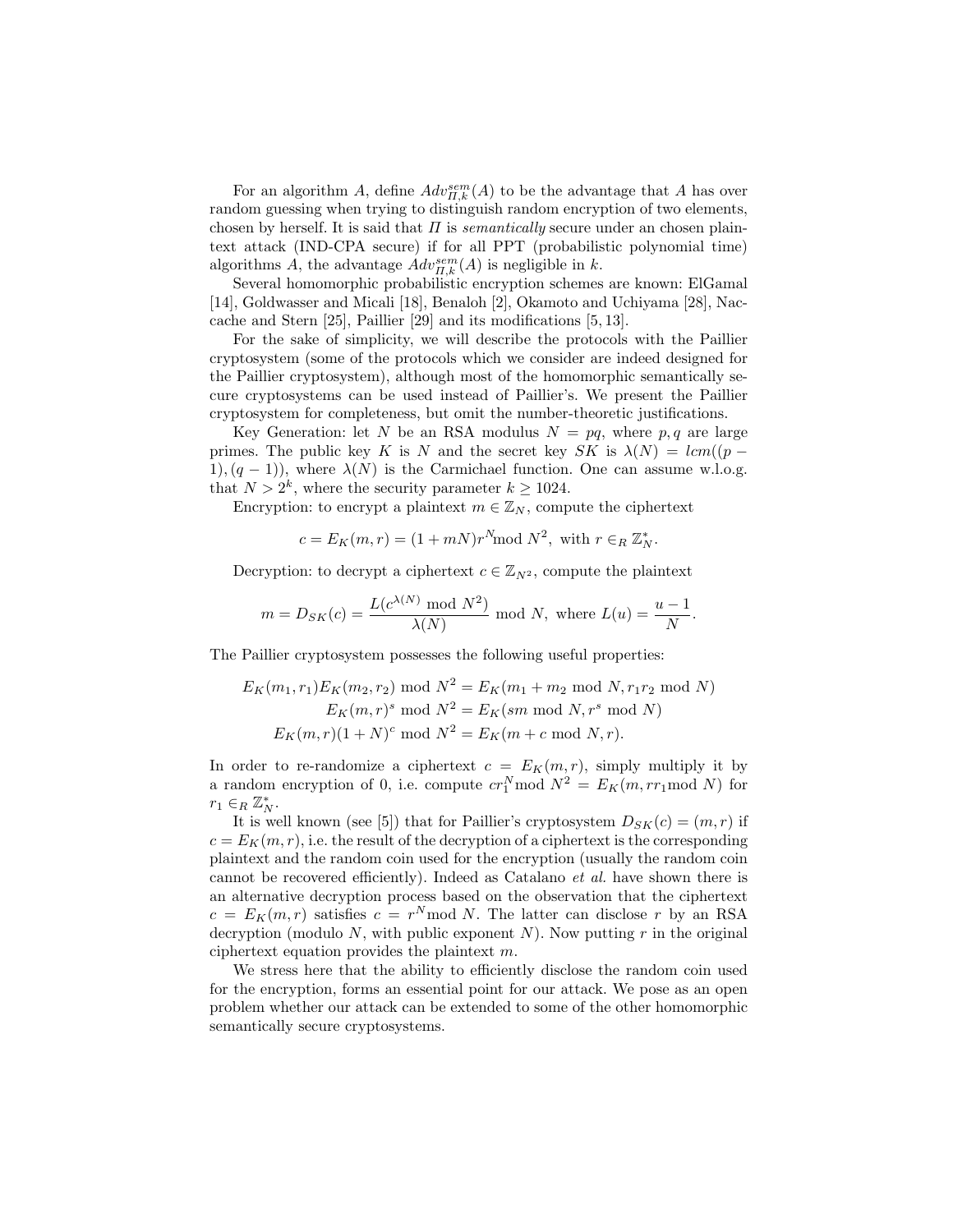#### $2.1$  $\binom{n}{1}$ -Oblivious Transfer and Zero-Knowledge Arguments

During an  $\binom{n}{1}$ -Oblivious Transfer the *sender* maintains *n* items and the *chooser* receives one item chosen by him. The sender does not know which item was transferred. The security of an OT is usually defined in two parts. We will follow the definitions of [22, 27]. Let  $\tilde{k}$  be the security parameter.

Chooser-Privacy: Consider an algorithm A that executes the sender's part of the OT protocol; define  $Adv_{Cho,\tilde{k}}^{OT}(A)$  to be the probability that after observing an execution of the protocol, A can predict which choice was made by the chooser. An OT protocol is said to be (computationally) chooser-private if  $Adv_{Cho,\tilde{k}}^{OT}(A)$  is negligible for any PPT algorithm A. In all this protocols the chooser-privacy (which holds even against a malicious sender) will be based on the indistinguishability implied by the underlying semantically secure encryption scheme.

Sender-Privacy: Consider an algorithm A executing the chooser's part of the OT protocol; define a simulator  $S$  that generates an output that is statistically indistinguishable from the view of A that interacts with the honest sender. More precisely, for an algorithm  $S$  define  $Adv^{OT}_{Sen, \tilde{k}}(A,S)$  to be the statistical difference of the distributions of the S output and the view of A. An OT protocol is called (statistically) sender-private if for every (not necessarily PPT) A there exists a (not necessarily PPT) S, such that  $Adv^{OT}_{Sen, \tilde{k}}(A, S)$  is negligible in  $\tilde{k}$ . The senderprivacy is called *perfect* if  $Adv_{Sen,\tilde{k}}^{OT}(A, S) = 0$ . In all this cases the sender-privacy is based on a comparison with the ideal model.

Recently Damgård et al. [12] have proposed a method to build non-interactive zero-knowledge protocols from homomorphic encryption. Namely the authors described a method for compiling a class of  $\Sigma$ -protocols (3-move public-coin protocols) into non-interactive zero-knowledge arguments. In a zero-knowledge proof system a prover convinces a verifier via an interactive protocol that some statement is true. The verifier should learn nothing beyond the fact that the assumption is valid.  $\Sigma$ -protocols are three-move protocols where conversations are tuples of the form  $(a, e, z)$  where e is a random challenge sent by the verifier, a is the prover's input and  $z$  is the proof. There are several well-known techniques for making  $\Sigma$ -protocols non-interactive [11, 15].

#### 2.2 Applications of OT

As shown by Kilian [21] most cryptographic protocols can be based on oblivious transfer. In this section we will describe several protocols built on top of OT.

An  $\binom{n}{1}$ -OT protocol sometimes needs to be *sender-verifiable* (or *committed*) [7, 10] in the following sense: the sender commits to every item and sends these commitments to the chooser; these commitments later can be used in various zero-knowledge proofs and arguments.

The notion of conditional oblivious transfer (COT) was introduced by Di Crescenzo et al. [9]. It is a variant of OT in which the two participants have private inputs, say x and y respectively, and share a public predicate  $Q(\cdot, \cdot)$ . The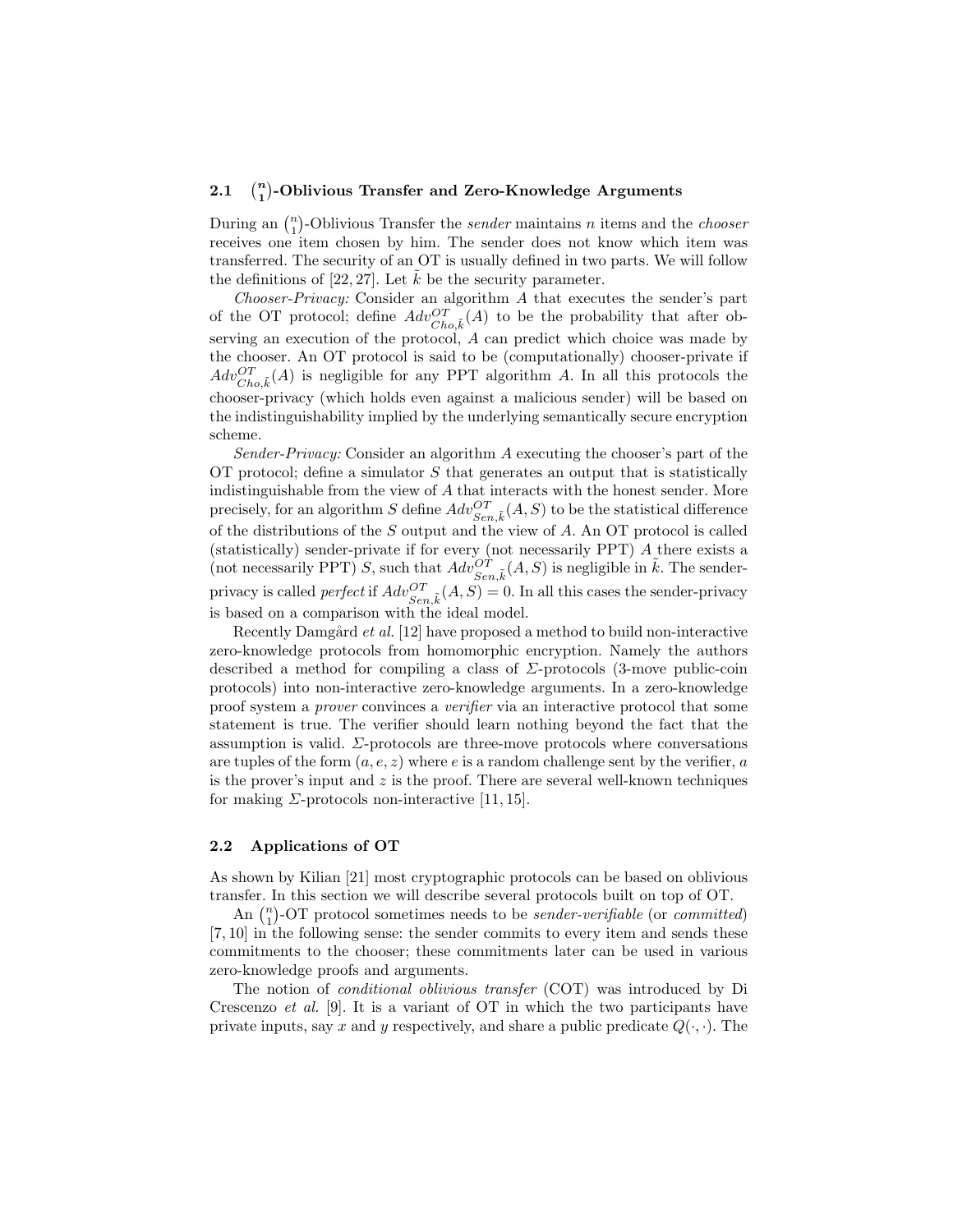sender has a secret s, which is transferred to the chooser if and only if  $Q(x, y) = 1$ . If  $Q(x, y) = 0$ , no information about s is transferred to the chooser. The chooser's private input and the value of the predicate remain computationally hidden from the sender.

The notion of strong conditional oblivious transfer (SCOT) has been first introduced by Di Crescenzo [8]; later Blake and Kolesnikov [3] have independently defined the same notion. SCOT strengthens the COT definition, in the SCOT setting – unlike the COT "all-or-nothing" approach – the sender possesses two secrets  $s_0$  and  $s_1$  and transfers  $s_i$  if  $Q(x, y) = i$  (where  $i = 0$  or 1). In addition to the COT requirement that the chooser private input has to be computationally hidden from the sender, the value of the predicate should also remain hidden for both participants.

Consider the following problem: two parties possess lists (sets) of items and they want to compute their set-intersection. Related problems are to approximate the size of the intersection or to decide whether the intersection size is greater than a threshold. Such problems are called private matching (PM) in [16]. That is, if the chooser inputs  $X = \{x_1, \ldots, x_{k_c}\}\$  and the sender inputs  $Y =$  $\{y_1, \ldots, y_{k_s}\}\$  then the chooser learns  $X \cap Y = \{x_u : \exists v, x_u = y_v\} \leftarrow PM(X, Y)$ . The related variants are as follows: the chooser learns  $|X \cap Y| \leftarrow PM_C(X, Y)$ for the intersection size problem or for the threshold intersection size problem he gets  $1 \leftarrow PM_t(X, Y)$  if  $PM_c(X, Y) > t$  and 0 otherwise. As shown by Freedman et al. [16] a simple reduction from oblivious transfer to private matching exists.

In a simpler form of PM both lists contain just one item, thus the two parties want to compare their private inputs without leaking it. Private equality test (PET) allows the chooser to know whether his private input and the sender's private input are equal [16, 22].

Another kind of PM is the private subset inclusion. Namely, both participants have sets X and Y as inputs and the chooser gets 0 if  $X \subseteq Y$  or 1 otherwise. Laur *et al.* [24] have proposed a private subset inclusion protocol, based on an improvement of the intersection size protocol by Freedman *et al.* [16].

Naor and Pinkas [26] proposed a way to use OT for polynomial evaluation (OPE). Freedman et al. [16] used OPE in their solution for the PM set intersection problem. Recently Freedman *et al.* [17] proposed another OPE protocol which is used as a building block for a *keyword search* protocol.

A protocol between two parties is called a scalar product (SP) protocol when on private inputs of both parties  $\mathbf{x} = (x_1, \ldots, x_n)$  and  $\mathbf{y} = (y_1, \ldots, y_n)$  it outputs their scalar product  $\langle x, y \rangle = \sum_{i=1}^{n} x_i y_i$ . A protocol is called a *shared scalar* product (SSP) protocol [19] when both parties receive as output of the protocol uniformly distributed additive shares of the scalar product, i.e., the chooser gets  $s_c \in \mathbb{Z}_N$  and the sender gets  $s_s \in \mathbb{Z}_N$  such that  $s_c + s_s = \langle x, y \rangle$  mod N. These protocols are called private if the inputs (i.e. x and y) are not disclosed.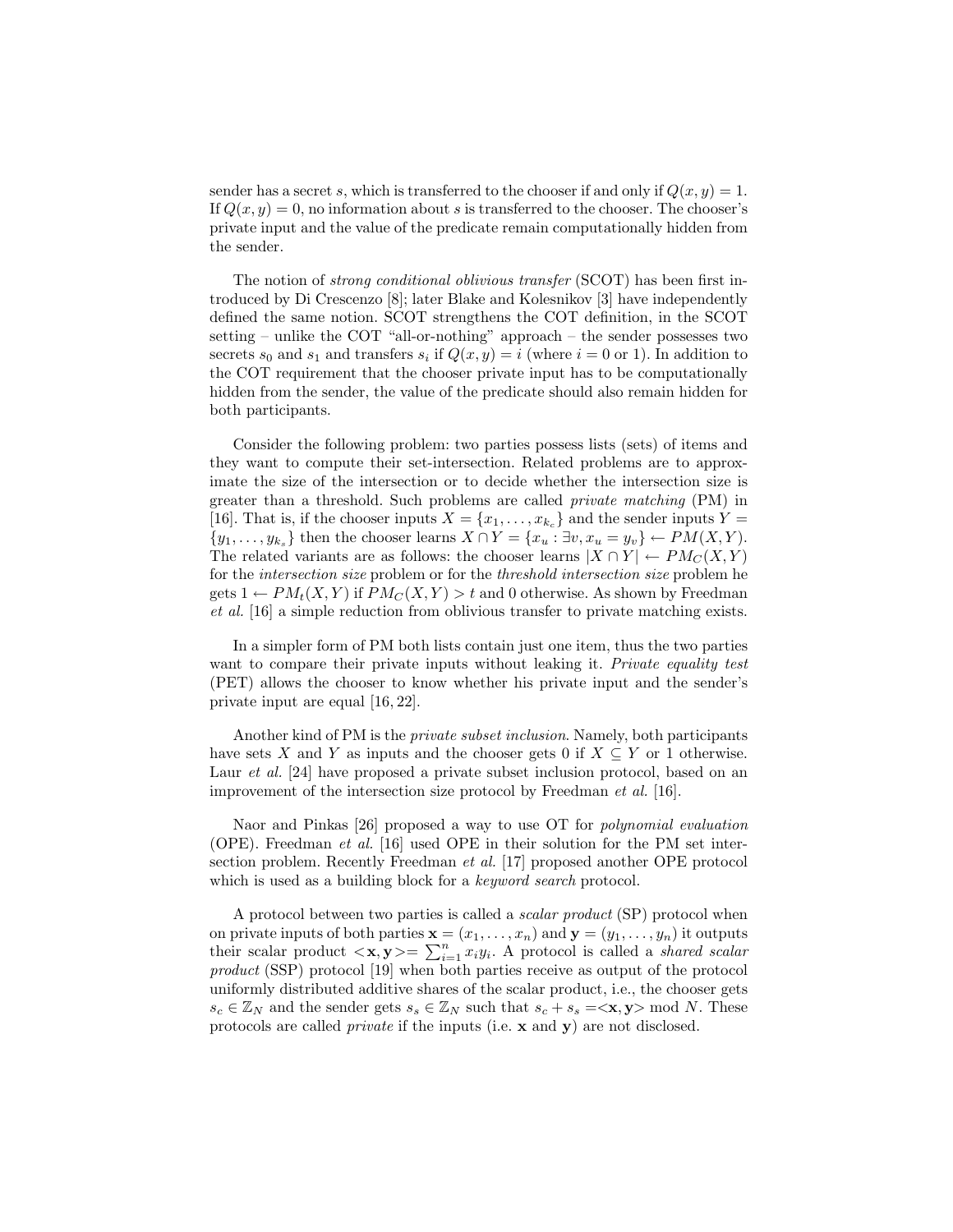# 3 The Protocols

This section describes the protocols to which our attacks can be applied. The reader who is familiar with these protocols can skip this section and continue with the attack described in Sect. 4.

Consider the standard OT setting, i.e. the chooser and the sender have their private inputs. The chooser encrypts his input and sends it to the sender. The sender applies a transformation to the encrypted chooser's input and to his own input (which could be also encrypted). The value obtained in this way is returned to the chooser.

#### $3.1$  $\binom{n}{1}$ -Oblivious Transfer

We will start with a short description of Homomorphic Oblivious Transfer and the AIR protocol [1, 22].

Private Inputs:

- The sender has a vector  $\mu = (\mu_1, \ldots, \mu_n)$ ,  $\mu_i \in \mathbb{Z}_T$  and  $T \leq N$ .
- The chooser has made a choice  $\sigma \in \{1, \ldots, n\}.$

*Private Output:* The chooser gets  $\mu_{\sigma}$ .

- 1. The chooser generates a (private, public) key-pair  $(SK, K) \leftarrow G_{\Pi}(1^k)$ . Then generates a random coin  $r \in_R \mathbb{Z}_N^*$  and computes
	- $c \leftarrow E_K(\sigma, r)$ . He sends K and c to the sender.
- 2. For  $i = 1, \ldots, n$  the sender performs the following: generates random coins  $r_i, s_i \in_R \mathbb{Z}_N^*$  and computes  $c_i \leftarrow E_K(\mu_i, 1)$   $(c E_K(-i, 1))^{s_i} E_K(0, r_i) \text{mod } N^2$ . He sends  $c_1, \ldots, c_n$  to the chooser.
- 3. The chooser obtains  $\mu_{\sigma} \leftarrow D_{SK}(c_{\sigma})$ .

# Homomorphic  $\binom{n}{1}$ -Oblivious Transfer:

Aiello et al. [1] have proposed an OT protocol, which provides perfect senderprivacy and computational chooser-privacy (AIR protocol, in short). This protocol has been slightly modified and generalized by Lipmaa [22] to a homomorphic oblivious transfer (HOT) protocol. In [23] the authors fix some problems with the scheme from [22] .

Since the encryption scheme is semantically secure, the sender cannot derive  $\sigma$  from the ciphertext c (step 1), which guarantees the chooser-privacy. Using the homomorphic property of the encryption scheme it is easy to verify that in step 2 the sender computes  $c_i \leftarrow E_K(\mu_i + (\sigma - i)s_i \mod N, r_i r^{s_i} \mod N)$ . Then in step 3 the chooser can obtain  $\mu_i + (\sigma - i)s_i$  mod N. But since the  $s_i$  are random coins, the values  $\mu_i$  are perfectly hidden, except  $\mu_{\sigma}$ . This guarantees the correctness of the scheme and the sender-privacy. The HOT protocol is further used in [22] to build committed OT and PET protocols.

# $\textbf{Stern's } \binom{n}{1}$ -Oblivious Transfer:

Now we present the OT protocol proposed by Stern [31]; this protocol has later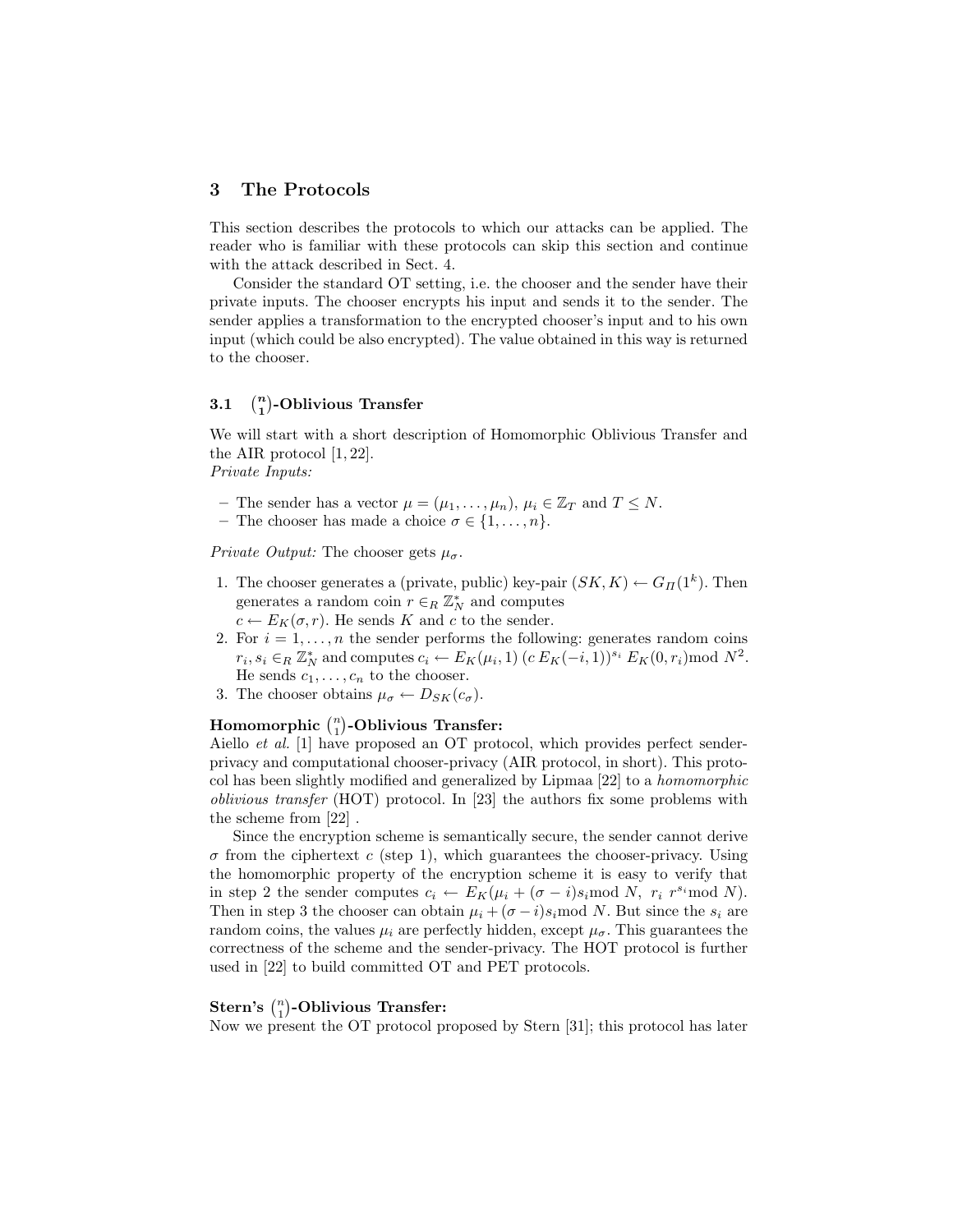been rediscovered by Chang [6]. The original protocol uses a homomorphic semantically secure encryption scheme and a homomorphic commitment scheme. The Paillier encryption scheme, proposed one year after the publication of [31], is not used in the original scheme.

Private Inputs:

- The sender has a vector  $\mu = (\mu_1, \ldots, \mu_n)$ ,  $\mu_i \in \mathbb{Z}_T$  and  $T \leq N$ .
- The chooser has made a choice  $\sigma \in \{1, \ldots, n\}.$

*Private Output:* The chooser gets  $\mu_{\sigma}$ .

- 1. The chooser generates a (private, public) key-pair  $(SK, K) \leftarrow G_{\Pi}(1^k)$ . He chooses an *n*-tuple  $(x_1, \ldots, x_n)$  such that  $x_{\sigma} = 1$  and  $x_i = 0$  for  $i \neq \sigma$ . Then generates *n* random coins  $r_i \in_R \mathbb{Z}_N^*$  and computes  $c_i \leftarrow E_K(x_i, r_i)$ for  $i = 1, \ldots, n$ . He sends K and  $c_1, \ldots, c_n$  to the sender. Last he provides zero-knowledge proofs that all  $x_i$  except one are equal to 0 and the nonzero one is equal to 1.
- 2. The sender generates a random coin  $r \in_R \mathbb{Z}_N^*$  and
- computes  $c \leftarrow (\prod_{i=1}^n c_i^{\mu_i}) E_K(0, r) \mod N^2$ . He sends c to the chooser. 3. The chooser obtains  $\mu_{\sigma} \leftarrow D_{SK}(c)$ .

Using the homomorphic property of the encryption scheme it is easy to verify that in step 2 the sender computes  $c \leftarrow E_K(\sum_{i=1}^n \mu_i x_i \mod N, r \prod_{i=1}^n r_i^{\mu_i})$ mod N). Then in step 3 the chooser can obtain  $\overline{\mu} = \sum_{i=1}^{n} \mu_i x_i \text{ mod } N$ . But since  $(x_1, \ldots, x_n)$  is such that  $x_{\sigma} = 1$  and  $x_i = 0$  for  $i \neq \sigma$  the decrypted value is  $\overline{\mu} = \mu_{\sigma}$ .

Note that in both OT protocols [31] and [1, 22] the sender uses an encryption of 0 (step 2) to re-randomize the ciphertext.

#### 3.2 Oblivious Polynomial Evaluation

Recall that oblivious polynomial evaluation protocol is a building block for other more complex protocols, for example private matching. The protocol given by Freedman et al. [17] can be described as follows. Private Inputs:

- The chooser input is a value  $\overline{x} \in \mathbb{Z}_T$ . - The sender input is a polynomial  $\hat{P}(x) = \sum_{i=0}^{n} a_i x^i, a_i \in \mathbb{Z}_T$ .
- 
- T is chosen such that  $\max(|P(x)|) \leq N$ .

Private Output: The chooser gets  $P(\overline{x})$ .

- 1. The chooser generates a (private, public) key-pair  $(SK, K) \leftarrow G_{\Pi}(1^k)$ . Then he generates random coins  $r_j \in_R \mathbb{Z}_N^*$  and computes  $c_j \leftarrow E_K(\overline{x}^j, r_j)$  for  $j = 1, \ldots, n$ . The chooser sends K and  $c_1, \ldots, c_n$  to the sender.
- 2. The sender generates a random coin  $r \in R \mathbb{Z}_N^*$  and computes
- $c = E_K(a_0, r)(\prod_{j=1}^n c_j^{a_j}) \text{mod } N^2$ . He sends c to the chooser.
- 3. The chooser decrypts the received ciphertexts, i.e. he computes  $z = D_{SK}(c)$ .

Observe that  $c = E_K(\sum_{j=0}^n a_j \overline{x}^j \text{ mod } N, r \prod_{j=1}^n r_j^{a_j} \text{ mod } N)$ , thus  $z = \sum_{j=0}^n a_j \overline{x}^j$ mod N, i.e.  $z = P(\overline{x})$ . Note that the sender re-randomizes the ciphertext (step 2) in a slightly non standard way – by encrypting  $a_0$  with a random r instead of encrypting 0 afterwards.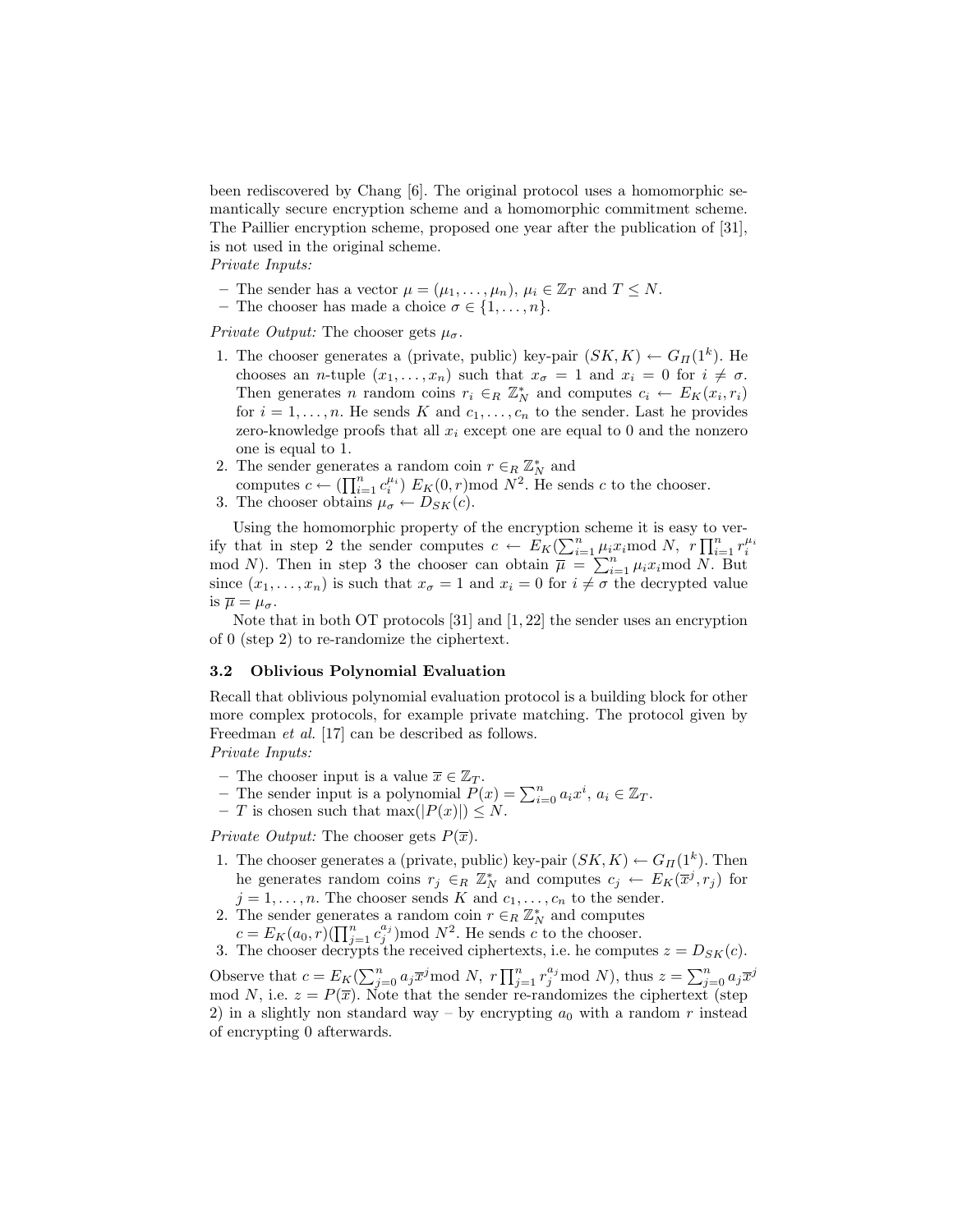#### 3.3 Private Shared Scalar Product

In [19] Goethals *et al.* proposed a private SSP protocol. As pointed out by the authors of [19] a private SP can be obtained immediately from the private SSP protocol by defining  $s_s \leftarrow 0$ . We present here the private SSP protocol. Private Inputs:

- The chooser input is a vector  $\mathbf{x} = (x_1, \ldots, x_n), x_i \in \mathbb{Z}_T$  and  $T \leq \lfloor \sqrt{N/n} \rfloor$ .
- The sender input is a vector  $\mathbf{y} = (y_1, \ldots, y_n), y_i \in \mathbb{Z}_T$ .

Private Output:

- The chooser gets a share  $s_c \in \mathbb{Z}_N$ .
- The sender gets a share  $s_s \in \mathbb{Z}_N$ .
- Such that  $s_c + s_s = \langle \mathbf{x}, \mathbf{y} \rangle \mod N$ .
- 1. The chooser generates a (private, public) key-pair  $(SK, K) \leftarrow G_{\Pi}(1^k)$ . He generates a random coin  $r_i \in_R \mathbb{Z}_N^*$  and computes  $c_i \leftarrow E_K(x_i, r_i)$  for  $i =$  $1, \ldots, n$ . The chooser sends K and  $c_1, \ldots, c_n$  to the sender.
- 2. The sender performs the following: generates a random coin  $r \in_R \mathbb{Z}_N^*$ , a random share  $s_s \in_R \mathbb{Z}_N$  and computes  $c \leftarrow E_K(-s_s, 1)(\prod_{i=1}^n c_i^{y_i})E_K(0, r)$ mod  $N^2$ . He sends c to the chooser.
- 3. The chooser decrypts the received ciphertexts and sets it as his share  $s_c$ , i.e. he computes  $s_c = D_{SK}(c)$ .

Note that  $c = E_K(-s_s + \sum_{i=1}^n x_i y_i \mod N, r \prod_{i=1}^n r_i^{y_i} \mod N)$ , thus  $s_c = -s_s + \langle$  $x, y$  mod N, i.e. the protocol is correct. Again the semantic security of the encryption scheme guarantees the chooser-privacy. The sender-privacy is preserved since the chooser only sees a random encryption of  $-s<sub>s</sub> + \langle x, y \rangle$ , where  $s<sub>s</sub>$  is random. Note again that the sender uses encryption of 0 (step 2) to re-randomize the ciphertext.

The authors of [19] give an interesting application of an SP protocol: if  $x_i, y_i \in$  $\{0, 1\}$ , i.e. x and y are the characteristic vectors of two sets X and Y, then  $\langle x, y \rangle = |X \cap Y|$ . In other words such an SP protocol provides solution for the private matching intersection set size problem.

#### 3.4 Private Matching

We first describe the private subset inclusion protocol given by Laur *et al.* [24]. Then we propose a modification to this protocol, which is more efficient.

# Laur's Private Subset Inclusion:

The authors of [24] use the fact that  $X \subseteq Y$  if and only if  $|X| = |X \cap Y|$ . Instead of using directly the sets, their characteristic functions (denoted with the same letters) are used in the protocol, where  $X[i] = 1$  if  $i \in X$  and  $X[i] = 0$  otherwise  $(Y[i]$  is defined in a similar way).

Private Inputs:

- The chooser input is a set  $X \subseteq \{1, \ldots, n\}.$
- The sender input is a set  $Y \subseteq \{1, \ldots, n\}.$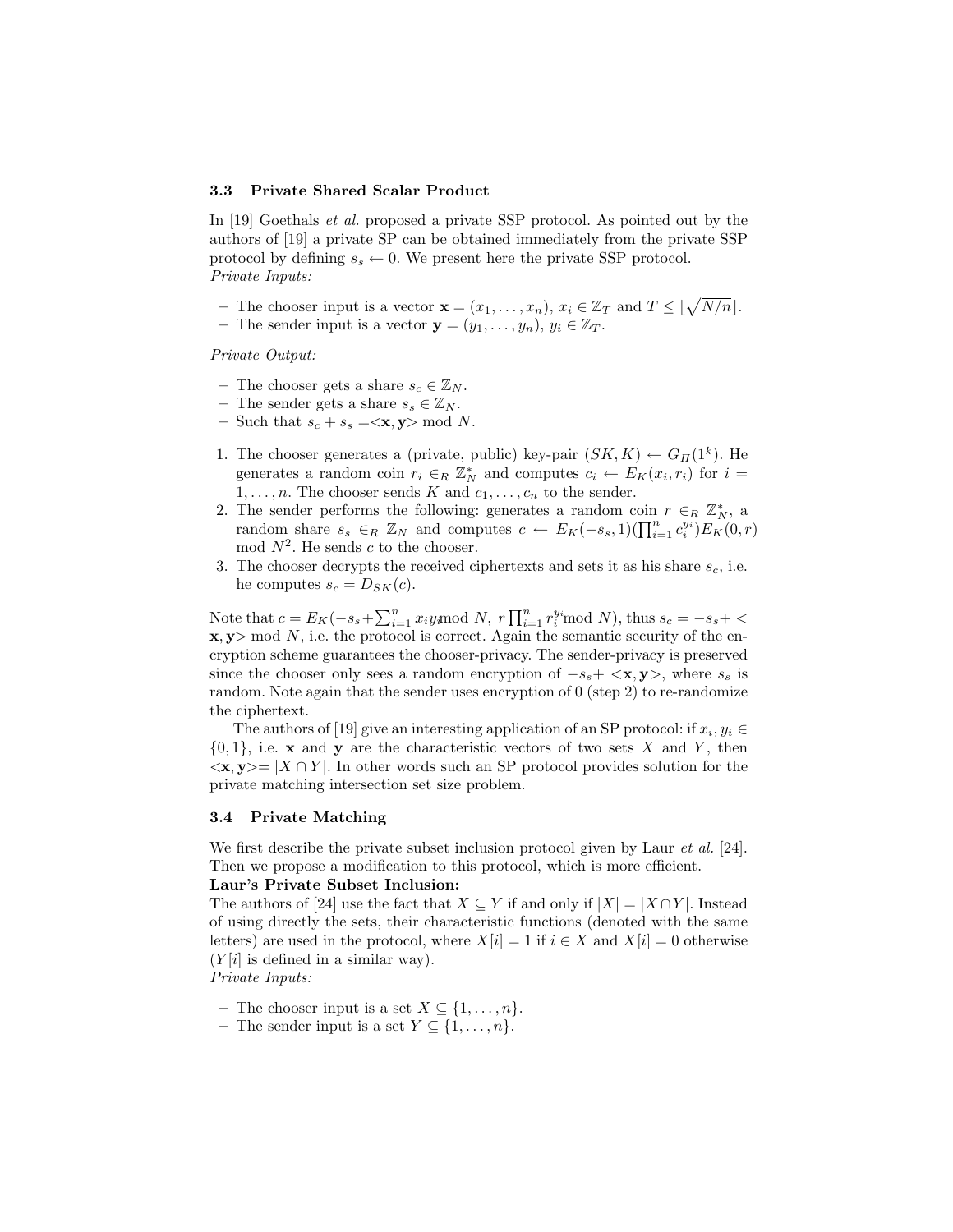*Private Output:* The chooser gets 0 if  $X \subseteq Y$ .

- 1. The chooser generates a (private, public) key-pair  $(SK, K) \leftarrow G_{\Pi}(1^k)$ . Then he generates a random coin  $r_j \in_R \mathbb{Z}_N^*$  and computes  $c_j \leftarrow E_K(X[j], r_j)$  for  $j = 1, \ldots, n$ . The chooser sends K and  $c_1, \ldots, c_n$  to the sender.
- 2. The sender generates random coins  $r, s \in_R \mathbb{Z}_N^*$  and computes  $c = (\prod_{j:Y[j]=0} c_j)^s E_K(0,r) \text{mod } N^2$ . He sends c to the chooser.
- 3. The chooser decrypts the received ciphertexts, i.e. he computes  $z = D_{SK}(c)$ and accepts that  $X \subseteq Y$  if  $z = 0$ .

Note that  $c = E_K(s \sum_{j:Y[j]=0} X[j] \bmod N$ ,  $r \prod_{j:Y[j]=0} r_j^s \bmod N$ . Thus the chooser gets  $z = s \sum_{j:Y[j]=0} X[j] \mod N$ , which is zero only if all  $X[j] = 0$  when  $Y[j] = 0$ . The last relation implies that  $X \subseteq Y$ .

# Private Subset Inclusion:

We also do not use directly the sets in our protocol, but their characteristic functions redefined as follows  $X[i] = s_i$  if  $i \in X$  (for a random nonzero  $s_i \in_R \mathbb{Z}_T^*$ and  $T \leq |N/n|$  and  $X[i] = 0$  otherwise. Private Inputs:

– The chooser input is a set  $X \subseteq \{1, \ldots, n\}.$ 

– The sender input is a set  $Y \subseteq \{1, \ldots, n\}.$ 

Private Output: The chooser gets 0 if  $X \subseteq Y$ .

- 1. The chooser generates a (private, public) key-pair  $(SK, K) \leftarrow G_{\Pi}(1^k)$ . Then he generates a random coin  $r_j \in_R \mathbb{Z}_N^*$  and computes  $c_j \leftarrow E_K(X[j], r_j)$  for  $j = 1, \ldots n$ . The chooser sends K and  $c_1, \ldots, c_n$  to the sender.
- 2. The sender generates a random coin  $r \in_R \mathbb{Z}_N^*$  and computes  $c = \left(\prod_{j:Y[j]=0} c_j\right) E_K(0,r) \text{ mod } N^2$ . He sends c to the chooser.
- 3. The chooser decrypts the received ciphertexts, i.e. he computes  $z = D_{SK}(c)$ and accepts that  $X \subseteq Y$  if  $z = 0$ .

Note that  $c = E_K(\sum_{j:Y[j]=0} X[j] \mod N$ ,  $r \prod_{j:Y[j]=0} r_j \mod N$ ). Thus  $z =$  $\sum_{j:Y[j]=0} X[j]$ , which is zero only if all  $X[j] = 0$  when  $Y[j] = 0$ . The last relation implies that  $X \subseteq Y$ . Obviously this protocol is more efficient than the original protocol of [24] since the sender does not need to compute a random power of  $\prod_{j:Y[j]=0} c_j$ . Note again that the standard way to re-randomize the ciphertext (step 2) is used in both protocols, i.e. the sender uses an encryption of 0.

# 3.5 Zero-Knowledge Arguments

Consider the following protocol for equality of double base discrete logarithms. We consider another  $\Sigma$ -protocol than the one in [12] which is for the equality of discrete logarithms, where the prover should prove that indeed  $h_1 = g_1^w \text{mod } p$ and  $h_2 = g_2^w \text{ mod } p$  for some w. Let  $\tilde{k}$  be the security parameter.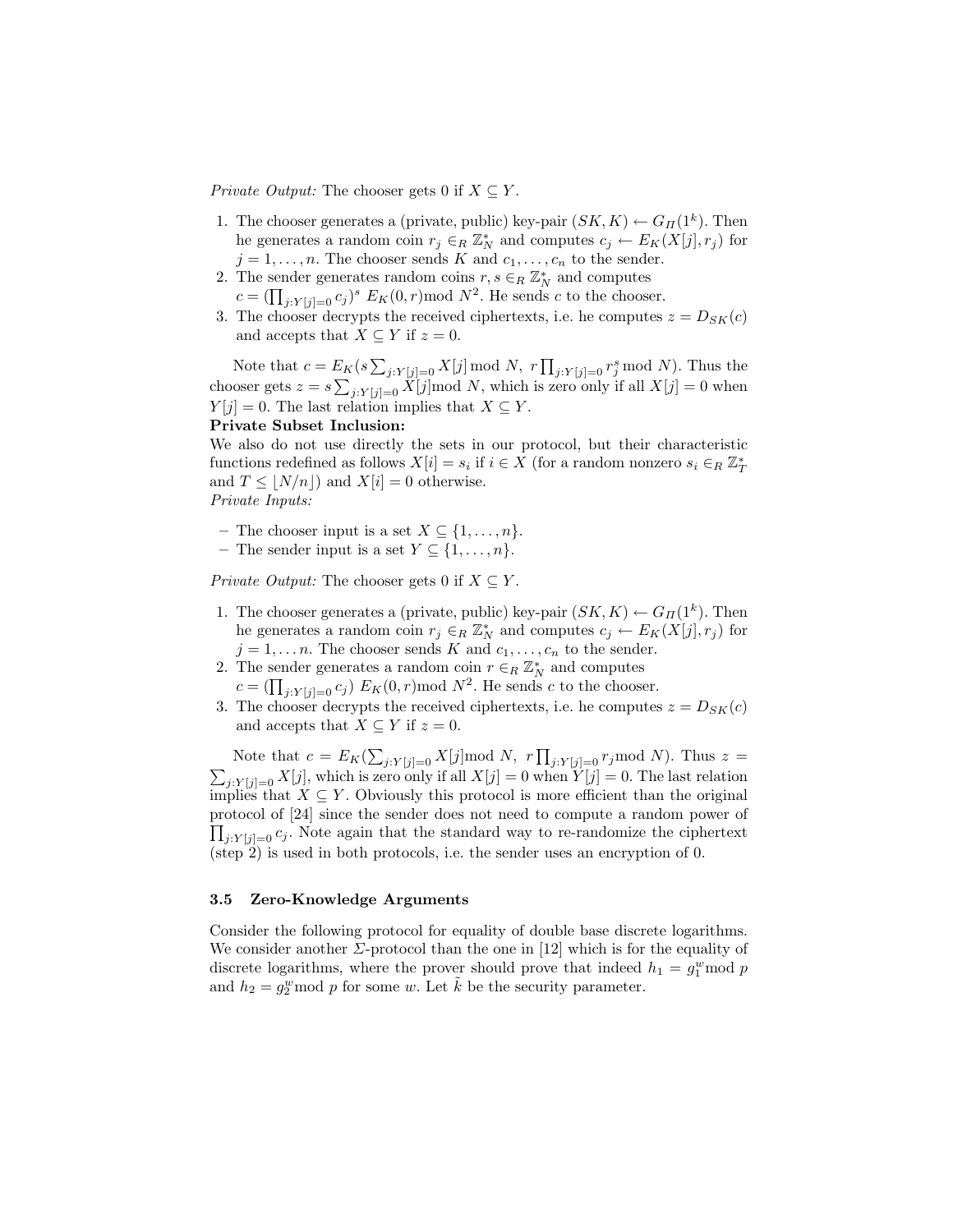#### Input:

- The system setting is the tuple  $(p, p', g_1, g_2, h_1, h_2)$  where  $p, p'$  are prime, p' is  $\tilde{k}$ -bit long,  $p = 2p' + 1$ ,  $g_1 \in \mathbb{Z}_p^*$  has order  $p'$  and  $g_2, h_1, h_2 \in \{g_1 > 0\}$ . In addition  $g_2 = g_1^y$  for some secret  $y \in \mathbb{Z}_p^*$  and  $h_1 = g_1^w g_2^{w_1}, h_2 = g_1^w g_2^{w_2}$  for some  $w, w_1, w_2 \in \mathbb{Z}_p^*$ .
- The tuple  $(p, p', g_1, g_2, h_1, h_2)$  is a common input to the prover and the verifier.
- The prover gets  $w, w_1, w_2$  as private input.

Output: The verifier checks whether  $\log_{g_1}(h_1) \mod y = \log_{g_2}(h_2) \mod y$ .

- 1. The prover chooses random  $3\tilde{k}$ -bit integers  $r, r_1, r_2$  and sends  $a_1 = g_1^r g_2^{r_1}$ mod p and  $a_2 = g_1^r g_2^{r_2}$  mod p to the verifier.
- 2. The verifier chooses the challenge e at random in  $\mathbb{Z}_{p'}$  and sends it to the prover.
- 3. The prover computes  $z = r + ew$ ,  $z_1 = r_1 + ew_1$ ,  $z_2 = r_2 + ew_2$  and sends them to the verifier who checks that  $g_1^z g_2^{z_1} = a_1 h_1^e \text{mod } p$  and  $g_1^z g_2^{z_2} = a_2 h_2^e$ mod p.

# 4 The Proposed Attack

# 4.1 Attack against Oblivious Transfer

We first specify the information that the chooser possesses after finishing the protocol.

- Consider the Stern's OT protocol described in Section 3.1. Denote by  $\bar{r}$  =  $r \prod_{i=1}^n r_i^{\mu_i}$  mod N and recall that  $D_{SK}(c) = (\overline{\mu}, \overline{r})$ , where  $\overline{\mu} = \sum_{i=1}^n \mu_i x_i$ mod N. Thus the chooser obtains  $\overline{\mu}$  and  $\overline{r}$ .
- Consider the OPE protocol described in Section 3.2. Denote by  $\bar{r} = r \prod_{j=1}^{n} r_j^{a_j}$ mod N and recall that  $D_{SK}(c) = (z, \overline{r})$ , where  $z = P(\overline{x})$ . Thus the chooser obtains z and  $\bar{r}$ .
- Consider the private SSP protocol described in Section 3.3. Recall that  $D_{SK}(c) = (\overline{m}, \overline{r})$ , where  $\overline{m} = -s_s + \sum_{i=1}^n x_i y_i$  mod N and  $\overline{r} = r \prod_{i=1}^n r_i^{y_i}$ mod N. Thus the chooser obtains  $\overline{m}$  and  $\overline{r}$ .
- Consider the modified Subset Inclusion protocol described in Section 3.4. Recall that  $D_{SK}(c) = (z, \overline{r})$ , where  $z = \prod_{j:Y[j]=0} X[j] \mod N$  and  $\overline{r} =$  $r \prod_{j:Y[j]=0} r_j \mod N$ . Thus the chooser obtains  $\overline{z}$  and  $\overline{r}$ .

Notice that in all these cases  $\bar{r}$  has a common form, which we will further unify as  $\overline{r} = r \prod_{i=1}^{n} r_i^{y_i} \text{mod } N$ .

#### Scenario:

Now we describe the scenario in which our attack can be mounted by the chooser. Recall that the sender's inputs to the protocol are  $y_i \in \mathbb{Z}_T$ . We consider the case when  $T \ll N$ , i.e. is very small; how small will be specified later. In this case a semi-honest chooser with *irrational* behavior can try to get some information on the sender's inputs with a non-negligible probability. For the sake of simplicity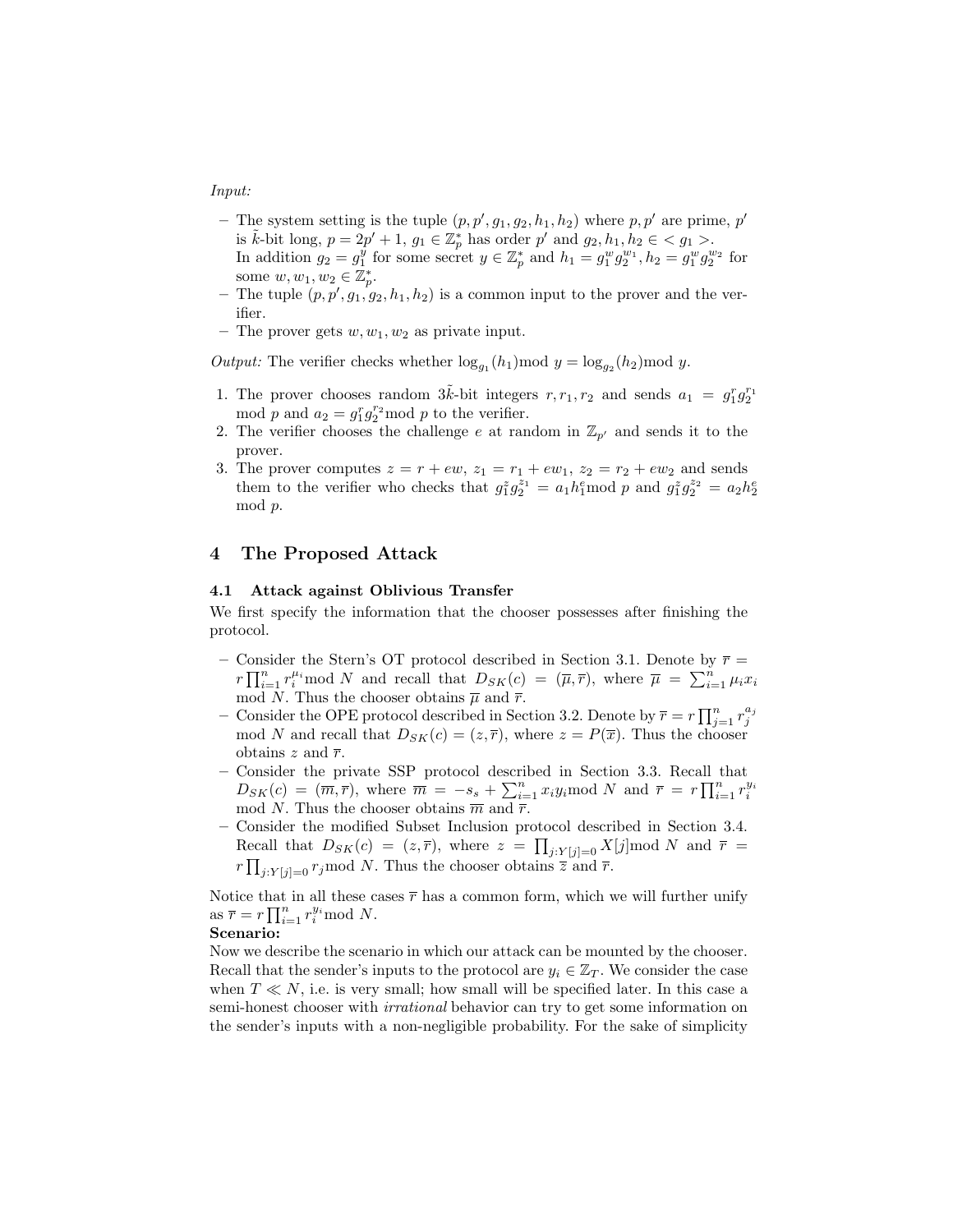we only consider the case of a uniform probability distribution for  $(y_1, \ldots, y_n)$ , but our results hold for any probability distribution.

#### Attack - Phase 1:

Let the chooser select  $r_i$  in step 1 to be small prime numbers, e.g.  $2 \leq p_1 \leq$  $p_2 \leq \ldots \leq p_n \ll N$ . Thus the probability that  $gcd(r_i, r) \neq 1$  for some i is  $\frac{1}{r_i}$ , when  $r \in_R \mathbb{Z}_N^*$  is chosen (independently) by the sender in step 2. Hence the probability  $P_i = Pr[r_i = p_i \text{ and } r \in_R \mathbb{Z}_N^* : gcd(r, r_i) \neq 1] = 1/p_i.$ 

Consider the random coin  $\bar{r}$  obtained by the chooser after decrypting the sender's reply. Denote by  $\tilde{r} = r \prod_{i=1}^n r_i^{y_i}$  thus  $\tilde{r} = \overline{r} + \ell N$ , where  $\ell = 0, 1, \ldots$ Recall that  $y_i \in \mathbb{Z}_T$ ,  $r \in_R \mathbb{Z}_N^*$  and  $r_i = p_i$ . Denote by  $\overline{N} = (\prod_{i=1}^n p_i)^{T-1}$  hence  $\ell < \overline{N}$ . Denote by  $x = \frac{N}{\prod_{i=1}^n p_i^{y_i}}$  (assuming the  $y_i$ 's are fixed) then  $Pr[r \in_R \mathbb{Z}_N^*$ :  $r < x$ ] =  $\frac{x}{N}$  and since the probability that  $(y_1, \ldots, y_n)$  is the concrete sender's input is  $\frac{1}{T^n}$  we obtain that

$$
P[\ell = 0] = Pr[y_i \in_R \mathbb{Z}_T, r \in_R \mathbb{Z}_N^* : r \prod_{i=1}^n p_i^{y_i} < N] \tag{1}
$$

$$
= \sum_{(\overline{y_1}, \dots, \overline{y_n})} Pr[(y_1, \dots, y_n) = (\overline{y_1}, \dots, \overline{y_n})] Pr[r \in_R \mathbb{Z}_N^* : r \prod_{i=1}^n p_i^{\overline{y_i}} < N]
$$
  

$$
= \frac{1}{T^n} \sum_{(\overline{y_1}, \dots, \overline{y_n})} \frac{1}{\prod_{i=1}^n p_i^{\overline{y_i}}} = \frac{1}{T^n} \frac{\prod_{i=1}^n (p_i^T - 1)}{\prod_{i=1}^n p_i^{T-1} (p_i - 1)} > \frac{1}{T^n}.
$$

Notice that  $2x < N$  when  $(y_1, \ldots, y_n) \neq (0, \ldots, 0)$  and  $x = N$  when  $(y_1, \ldots, y_n) =$  $(0, \ldots, 0)$ , thus we obtain  $Pr[r \in R \ \mathbb{Z}_N^*, x \neq N : x \leq r < 2x] = \frac{x}{N}$ . It can be observed that  $P[\ell = 0] > P[\ell = i]$  for any  $i > 0$ , for example:

$$
P[\ell = 1] = Pr[y_i \in_R \mathbb{Z}_T, r \in_R \mathbb{Z}_N^* : N \le r \prod_{i=1}^n p_i^{y_i} < 2N]
$$
\n
$$
= \frac{1}{T^n} \sum_{(\overline{y_1}, \dots, \overline{y_n}) \neq (0, \dots, 0)} \frac{1}{\prod_{i=1}^n p_i^{\overline{y_i}}} = \frac{1}{T^n} \left( \frac{\prod_{i=1}^n (p_i^T - 1)}{\prod_{i=1}^n p_i^{T-1} (p_i - 1)} - 1 \right).
$$

Hence  $P[\ell = 1] = P[\ell = 0] - \frac{1}{T^n}$ . More importantly  $P[\ell = 0]$  depends only on the primes selected by the chooser and the system parameters  $n$  and  $T$ .

#### Attack - Phase 2:

Now we explain further how the attack works. The protocol is executed just once with the exception that the chooser does not generate the  $r_i$  at random but instead selects them as described above. At the end of the execution the chooser possesses  $\bar{r}$  and with probability  $P[\ell = 0]$  he guesses  $\tilde{r}$ . Note that  $r_i^{y_i}$ is a factor of  $\tilde{r}$  co-prime with the other factors, except maybe with r. Let the attacker target some of the secrets  $y_i$  for  $i \in I$   $(I \subseteq [n] = \{1, \ldots, n\})$ . We stress that the chooser should select different prime numbers  $p_i$  for  $i \in I$ . Thus from  $\tilde{r}$ the chooser can find  $\overline{y_i}$ ,  $i \in I$ , by simple division. Hence  $y_i \leq \overline{y_i}$  holds, moreover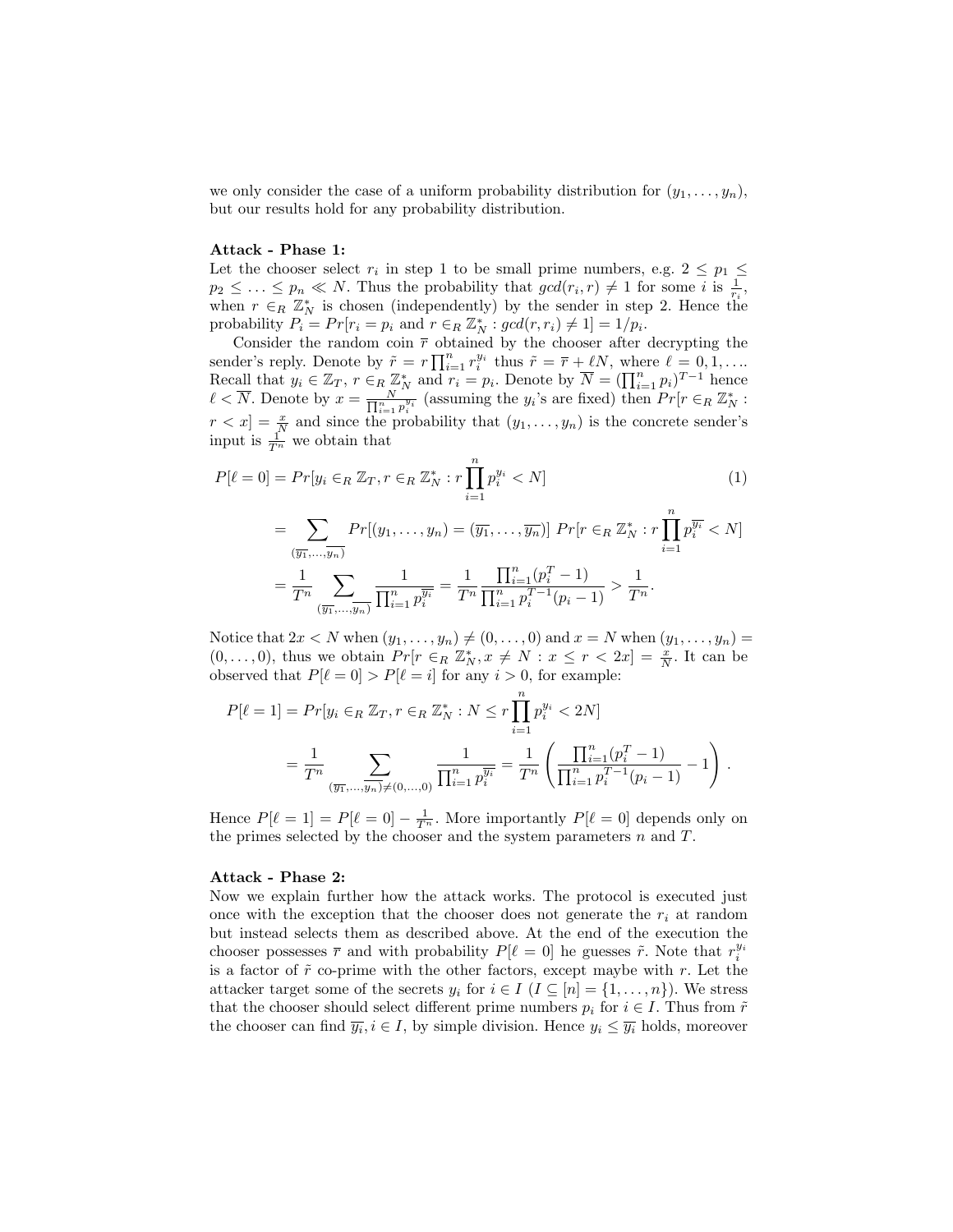the difference between  $\overline{y_i}$  and  $y_i$  is equal to the power  $m_i$  of  $p_i$ , such that  $p_i^{m_i}$ divides r but  $p_i^{m_i+1}$  doesn't. Thus an irrational semi-honest chooser can derive from  $\tilde{r}$  upper bounds for all  $y_i$  for  $i \in I$  with probability  $P[\ell = 0]$ .

Stern's OT protocol and the modified Subset Inclusion protocol give the chooser additional information namely  $\mu_{\sigma}$  (*z* respectively) which can be used to verify the derived values  $\overline{y_i}$ . If there is a mismatch between them (e.g.  $\mu_{\sigma} > \overline{y_{\sigma}}$ ) then the chooser tries the next  $\tilde{r}$  for  $\ell = 1$  (with probability  $P[\ell = 1]$ ) and so on.

# Setting:

We are in position now to clarify the setting of our attack (i.e. when it is feasible at all) and more precisely what we mean by T to be small (i.e.  $T \ll N$ ). We recall here that the security parameter  $\tilde{k}$  for the OT is the logarithm of  $\frac{1}{T^n}$ . The other security parameter  $k$  ensures only that the Paillier cryptosystem is secure and in this case  $\frac{1}{2^k} = \frac{1}{N} \ll \frac{1}{T^n}$  (i.e.  $k \ge \tilde{k}$ ) holds, i.e. we consider the case when  $\frac{1}{T^n}$  is non-negligible in k. Note that in some protocols it is implicitly assumed that  $T = N$ , but sometimes this requirement is not imposed. We want to point out that for all four protocols  $T$  is allowed to be small, moreover for the private SSP (used for PM intersection set problem) and the modified Subset Inclusion protocols we have explicitly  $T = 2$ .

Recall that the chooser derives with probability  $P[\ell = 0]$  upper bounds for all  $y_i$  for  $i \in I$ , i.e.  $y_i \leq \overline{y_i}$ . Hence to break the security of the protocol, namely the sender's privacy, it is sufficient that  $P[\ell = 0] > \frac{1}{T^n}$  (i.e. for  $I = [n]$ ). Indeed the inequality holds, see (1). Thus the attacker obtains upper bounds for the secrets, which contradicts the security goal of the protocol.

Now we will show that if the attacker tries to find the exact values  $y_i$  for some set I his success probability is negligible. The attack success probability  $P$ of finding the exact values  $y_i$  is the product of the probability  $P[\ell = 0]$  and the probabilities of  $gcd(r_i, r) = 1$  for those  $y_i, i \in I$ , i.e.

$$
P = P[\ell = 0] \prod_{i \in I} (1 - P_i) = \frac{1}{T^n} \prod_{i=1}^n \frac{p_i^T - 1}{p_i^{T-1}(p_i - 1)} \prod_{i \in I} \frac{p_i - 1}{p_i}
$$
  
= 
$$
\frac{1}{T^n} \prod_{i \in I} \frac{p_i^T - 1}{p_i^T} \prod_{i \in [n] \setminus I} \frac{(p_i^T - 1)}{p_i^{T-1}(p_i - 1)} = \frac{1}{T^n} \prod_{i=1}^n (1 - \frac{1}{p_i^T}) \prod_{i \in [n] \setminus I} \frac{p_i}{p_i - 1}.
$$

Obviously the higher  $P$  is, the more successful the attack. In order to get the exact values of  $y_i, i \in I$ , it is sufficient that  $P > \frac{1}{T^{|I|}}$  (the random guessing), but it is easy to verify that

$$
P = \frac{1}{T^n} \prod_{i=1}^n (1 - \frac{1}{p_i^T}) \prod_{i \in [n] \setminus I} \frac{p_i}{p_i - 1} \le \frac{1}{T^n} \prod_{i=1}^n (1 - \frac{1}{p_i^T}) 2^{n - |I|} < \frac{1}{T^{|I|}}
$$

because  $T \geq 2$  and taking  $p_i = 2$  for  $i \in [n] \setminus I$ . Hence the success probability of this attack is indeed negligible.

But the attacker still can mount a stronger attack than finding upper bounds for the secrets. Since the probability  $\overline{P_i} = \overline{P}r[r_i = p_i \text{ and } r \in_R \mathbb{Z}_N^* : \gcd(r, r_i) \neq 0$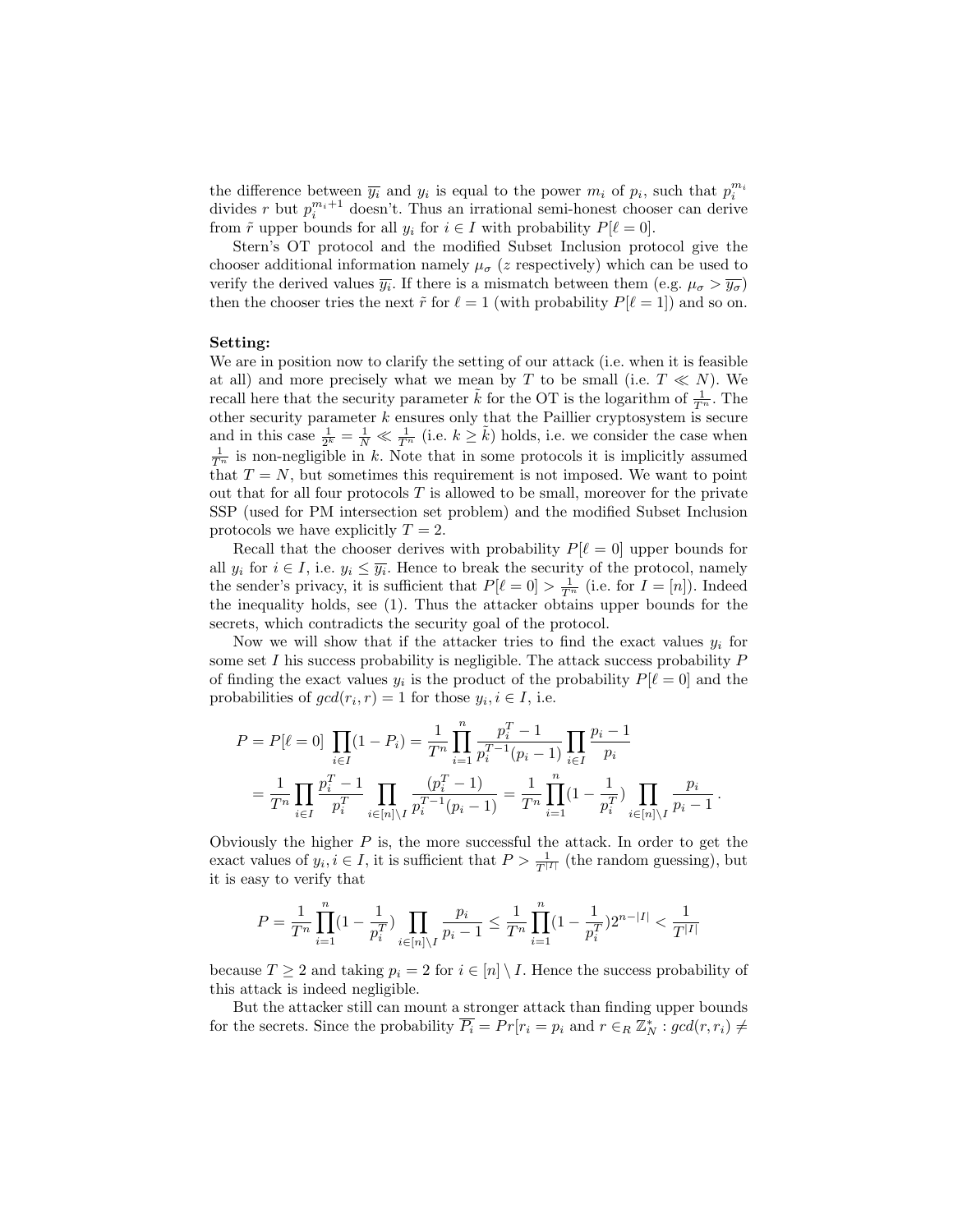1 and  $gcd(r/r_i, r_i) \neq 1$ ] =  $\frac{1}{p_i^2}$  the attacker obtains with probability  $\overline{P} = P[\ell =$  $[0] \prod_{i \in I} (1 - \overline{P_i})$  that  $y_i \in {\overline{y_i} - 1, \overline{y_i}}$  for  $i \in I$ . This is the probability that  $m_i \in \{0, 1\}$ . Indeed when  $I = [n]$  it is easy to check that

$$
\overline{P} = \frac{1}{T^n} \frac{\prod_{i=1}^n (p_i^T - 1)}{\prod_{i=1}^n p_i^{T-1} (p_i - 1)} \prod_{i=1}^n \frac{(p_i^2 - 1)}{p_i^2} > \frac{1}{T^n}
$$

holds since  $p_i \geq 2$  and  $T \geq 2$ . Thus with probability  $\overline{P}$  better than random guessing the attacker derives sets with two values for each of the secrets, which is particularly interesting when  $T > 2$ .

To summarize, we have proved the inequalities:  $P[\ell = 0] > \overline{P} > \frac{1}{T^n} > P$ ; and we have shown that  $y_i \leq \overline{y_i}$  with probability  $P[\ell = 0]$  and  $y_i \geq \overline{y_i} - 1$  with probability  $\overline{P}$ .

#### Example:

Let the system parameters are  $T = 5$  and  $n = 2$ . If the attacker selects  $p_1 = 2$  and  $p_2 = 3$  the success probabilities of the attacks are as follows:  $P[\ell = 0] = \frac{2.89429}{25}$ ,  $P[\ell = 1] = \frac{1.89429}{25}, \overline{P} = \frac{1.92953}{25}$  and  $P = \frac{0.96476}{25}$  while the random guessing has probability  $\frac{1}{25}$ . Thus with approximately three times better probability than random guessing the attacker obtains the upper bound and with approximately twice better probability the lower bound for each secret.

#### Discussion:

A natural question is why this attack doesn't apply to the HOT and AIR protocols? Recall that  $D_{SK}(c_i) = (\overline{\mu_i}, \overline{r_i})$ , where  $\overline{\mu_i} = \mu_i + (\sigma - i)s_i \mod N$  and  $\overline{r_i} = r_i r^{s_i}$  mod N. But now since the sender chooses r and  $s_i$  at random in  $\mathbb{Z}_N$ the chooser can not derive  $s_i$  from  $\overline{r_i}$ . The same trick precludes the attack in the original Subset Inclusion protocol described in Section 3.4.

Now we clarify why we call the chooser irrational. Note that in order to mount the attack the chooser puts his privacy at risk. This happens because the Paillier cryptosystem is not secure if the used "random coin" is not random. It can be easily verified that if the attacker knows  $r$  then he can efficiently reveal  $m$ from  $E_k(m, r)$ . Thus if the sender knows that he is subject to an attack he can reveal the chooser's private input(s). Thus in order to get the sender's inputs the chooser has to bluff, which we call irrational behavior.

Our attack does not contradict the semantic security of the Paillier cryptosystem since the attack is performed by the owner of the private key. More precisely the owner of the private key encrypts a message which is then modified by another entity and returned back to the owner, who decrypts it and tries to figure out what the modification was. We would like to point out that the additional information from the random coins affects OT protocols because of their specific nature.

### 4.2 Attack against Non-Interactive Zero-Knowledge

We apply the compilation technique from [12] to obtain from the zero-knowledge protocol described in Section 3.5 a non-interactive one. Then we show that in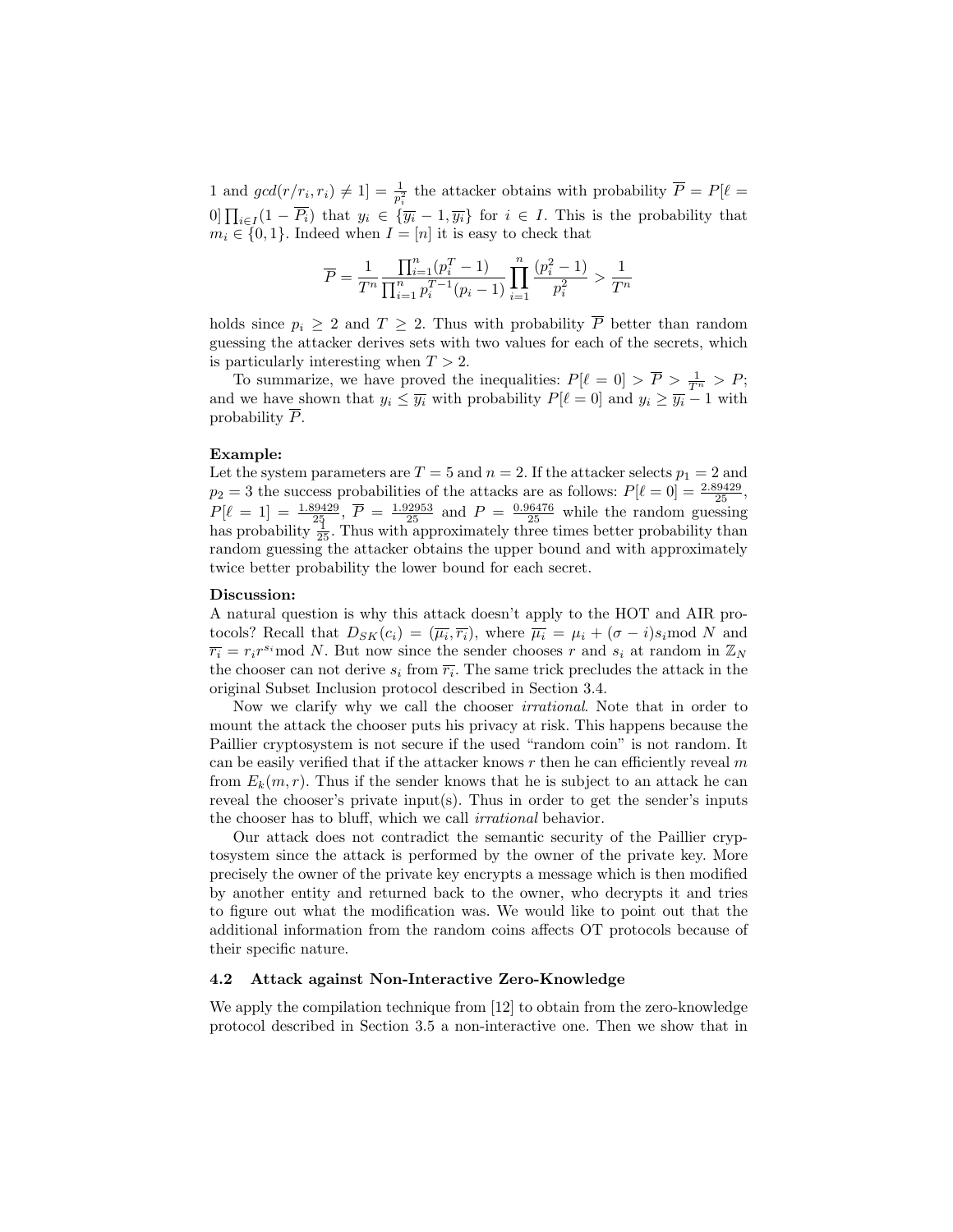this different (compare to OT protocols) scenario our attack can be mounted too.

# Setting

### Input:

- The system setting is the tuple  $(p, p', g_1, g_2, h_1, h_2)$  where  $p, p'$  are prime, p' is  $\tilde{k}$ -bit long,  $p = 2p' + 1$ ,  $g_1 \in \mathbb{Z}_p^*$  has order p' and  $g_2, h_1, h_2 \in \mathcal{L}$ ,  $g_1 > 0$ . addition  $g_2 = g_1^y$  for some secret  $y \in \mathbb{Z}_p^*$  and  $h_1 = g_1^w g_2^{w_1}, h_2 = g_1^w g_2^{w_2}$  for some  $w_1, w_2 \in \mathbb{Z}_p^*$ . Let  $w \in \mathbb{Z}_T$  and  $T \ll N$ .
- The tuple  $(p, p', g_1, g_2, h_1, h_2)$  is a common input to the prover and the verifier.
- The prover gets  $w, w_1, w_2$  as private input.
- The verifier generates a (private, public) key-pair  $(SK, K) \leftarrow G_{\Pi}(1^k)$ . Then he generates a random challenge  $e \in_R \mathbb{Z}_N^*$ , a random coin  $s \in_R \mathbb{Z}_N^*$  and computes  $\tilde{c} \leftarrow E_K(e, s)$ .
- The prover gets  $\tilde{c}$  and K as input.

Output: The verifier checks whether  $\log_{g_1}(h_1) \mod y = \log_{g_2}(h_2) \mod y$ . Protocol Compile

- 1. The prover chooses random  $3\tilde{k}$ -bit integers  $r, r_1, r_2$  and computes  $a_1 = g_1^r g_2^{r_1}$ mod p and  $a_2 = g_1^r g_2^{r_2}$  mod p.
- 2. The prover computes  $c = E_K(r, \tilde{s}) \tilde{c}^w$ ,  $c_1 = E_K(r_1, \tilde{s}_1) \tilde{c}^{w_1}$ ,  $c_2 = E_K(r_2, \tilde{s}_2) \tilde{c}^{w_2}$ with some random coins  $\tilde{s}, \tilde{s}_1, \tilde{s}_2 \in_R \mathbb{Z}_N^*$ . His proof is the tuple  $(a_1, a_2, c, c_1, c_2)$ .

### Verification

- 1. The verifier decrypts c,  $c_1$ ,  $c_2$  obtaining  $D_{SK}(c) = (z, \overline{r})$ ,  $D_{SK}(c_1) = (z_1, \overline{r}_1)$ ,  $D_{SK}(c_2) = (z_2, \overline{r}_2)$ . Where  $z = r + ew$ ,  $z_1 = r_1 + ew_1$ ,  $z_2 = r_2 + ew_2$ .
- 2. Then the verifier checks that  $g_1^z g_2^{z_1} = a_1 h_1^e \text{mod } p$  and  $g_1^z g_2^{z_2} = a_2 h_2^e \text{mod } p$ .

Note that the ciphertexts  $c, c_1, c_2$  are randomized by the prover. The verifier can mount the attack as follows. Let us emphasize that we explicitly require  $w \in \mathbb{Z}_T$  and  $T \ll N$ . It is easy to compute that  $\overline{r} = \tilde{s}s^w$ ,  $\overline{r}_1 = \tilde{s}_1s^{w_1}$ ,  $\overline{r}_2 = \tilde{s}_2s^{w_2}$ . In the setting phase the verifier chooses  $s$  to be a small prime number e.g.  $p_1$ . Thus the probability that  $gcd(s, \tilde{s}) \neq 1$  is  $\frac{1}{p_1}$ . Moreover since  $\tilde{s} \in_R \mathbb{Z}_N^*$  the probability  $Pr[\tilde{s}, w : \tilde{s}s^w < N] = \frac{1}{T}$  $(p_1^T - 1)$  $\frac{(p_1^2-1)}{p_1^{T-1}(p_1-1)}$  is larger than  $\frac{1}{T}$ . Hence the same type of attack can again be mounted by the verifier in the verification phase if the space from which  $w$  is selected is small. Bound for  $w$  can be derived, but not the exact value. Note that we intentionally modified the protocol from [12] to the Pedersen commitment, since the Pedersen commitment can perfectly hide any (even a small) secret w (by  $w_1$  and  $w_2$ ).

# 4.3 Precluding the Attack

Finally we propose an easy fix to the protocols in order to resist our attack. Note that all these protocols use an encryption of 0 to re-randomize the ciphertext. If more than one re-randomization is applied (e.g. two) then the probability  $\overline{P}[\ell =$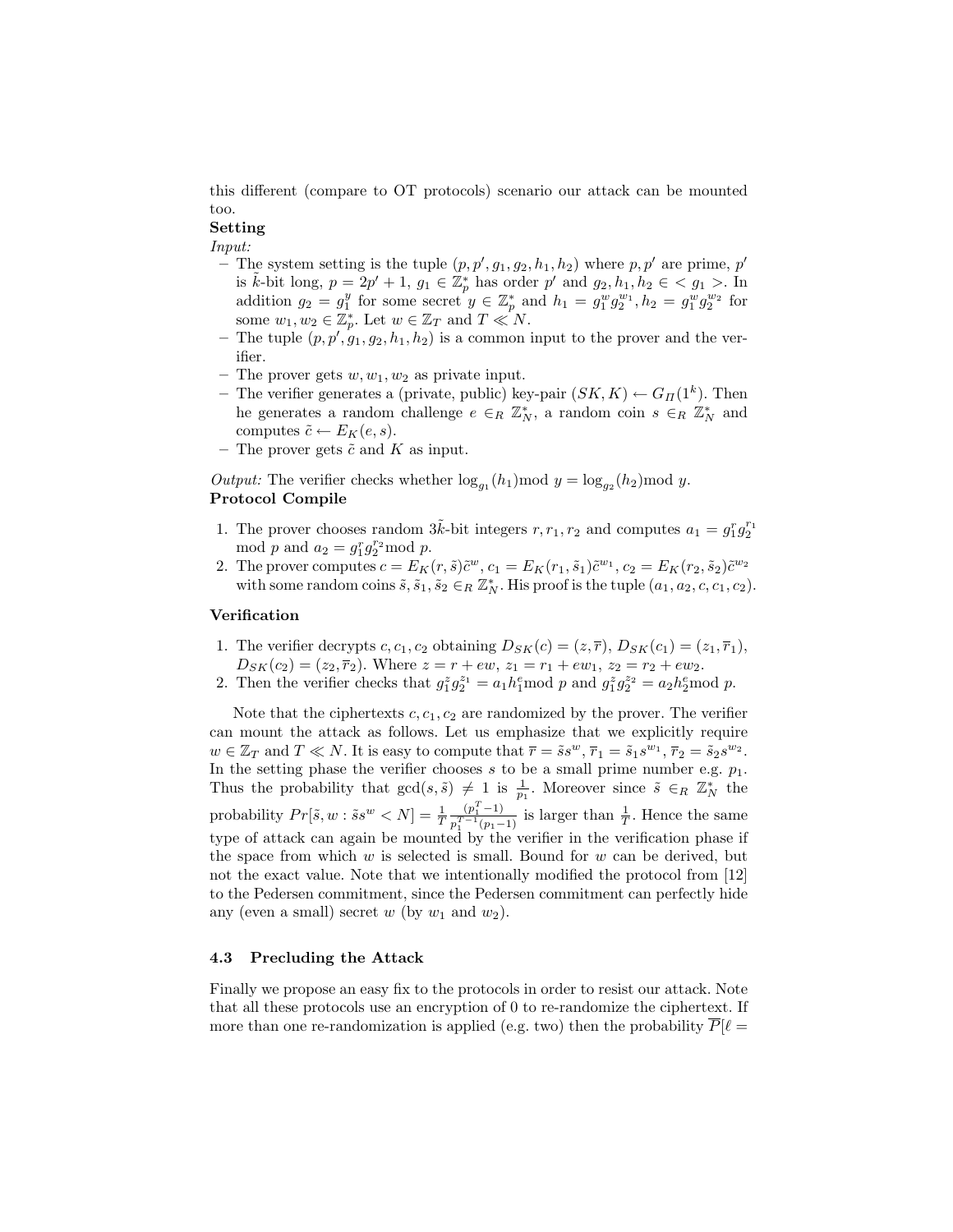$[0] = Pr[r, s \in_R \mathbb{Z}_N^* : rs \prod_{i=1}^n p_i^{y_i} < N]$  is smaller than the probability  $P[\ell = 0]$ (OT case) multiplied by  $\frac{\sum_{i=1}^{N} 1/i}{N} \approx \frac{\ln(N)}{N}$  $\frac{N}{N}$  and therefore becomes negligible. The probability can be computed by taking into account that  $Pr[r, s \in R \mathbb{Z}_N^* : rs <$  $x$ ] =  $\sum_{i=1}^{x-1} Pr[s = i]$   $Pr[r < x/i] = \frac{1}{N} \sum_{i=1}^{x-1} \frac{x}{iN} = \frac{x}{N^2} \sum_{i=1}^{x-1} \frac{1}{i} < \frac{x}{N^2} \sum_{i=1}^{N} \frac{1}{i}$ . Thus we have shown that in these settings just one re-randomization is not sufficient, but two (or more) suffice.

# 5 Conclusion

We have described an attack against several OT protocols and protocols derived from OT such as private matching, oblivious polynomial evaluation and private shared scalar product, which are based on semantically secure homomorphic encryption scheme (e.g. Paillier's). Some semantically secure encryption schemes possess the additional property (e.g. Paillier's) – that they also decrypt the random coin used for the encryption. We have shown that in certain cases the information which can be derived from the random coin is sufficient even for a semi-honest chooser to obtain bounds for the sender's private inputs with non-negligible probability.

The following protocols could be subject to this attack: Stern at Asiacypt'98, Goethals et al. at ICISC'04, Chang at ACISP'04, Freedman et al. at TCC'05, Damgard *et al.* at TCC'06 if applied in the scenario, when the secrets belong to a space very small compared to the (Paillier's) plaintext space. A fix which precludes the attacks is proposed.

Acknowledgements. We would like to thank the anonymous reviewers of AC 2006 for the very helpful comments and suggestions.

# References

- 1. B. Aiello, Y. Ishai, O. Reingold. Priced Oblivious Transfer: How to Sell Digital Goods, EUROCRYPT'01, LNCS 2045, 2001,B. Pfitzmann (Ed.), pp. 119–135.
- 2. J. Benaloh. Verifiable Secret-Ballot Elections, Ph.D. Thesis, Yale's Univ., 1987.
- 3. I. Blake, V. Kolesnikov. Strong Conditional Oblivious Transfer and Computing on Intervals, ASIACRYPT'04, LNCS 3329, 2004, Lee, Pil Joong (Ed.), pp. 515–529.
- 4. G. Brassard, C. Crepeau, J. Robert. All-or-nothing disclosure of secrets, Crypto'86, LNCS 263, 1987, pp. 234–238.
- 5. D. Catalano, R. Gennaro, N. Howgrave-Graham, P. Nguyen. Paillier's Cryptosystem Revisited, ACM Conf. on Comp. and Commun. Security, 2001, pp. 206–214.
- 6. Y. Chang. Single Database Private Retrieval with Logarithmic Communication, ACISP'04, LNCS 3108, 2004, C. Boyd, J. Gonzlez (Eds.), pp. 50–61.
- 7. C. Crepeau, J. van de Graaf, A. Tapp. Committed Oblivious Transfer and Private Multi-Party Computation, CRYPTO'95, LNCS 963, 1995, D. Coppersmith (Ed.), pp. 110–123.
- 8. G. Di Crescenzo. Private selective payment protocols. Financial Crypto'00, LNCS 1962, 2001, Y. Frankel (Ed.), pp. 72–89.
- 9. G. Di Crescenzo, R. Ostrovsky, S. Rajagopalan. Conditional Oblivious Transfer and time released encryption, CRYPTO'99, LNCS 1592, 1999, J. Stern, (Ed.), pp. 74–89.